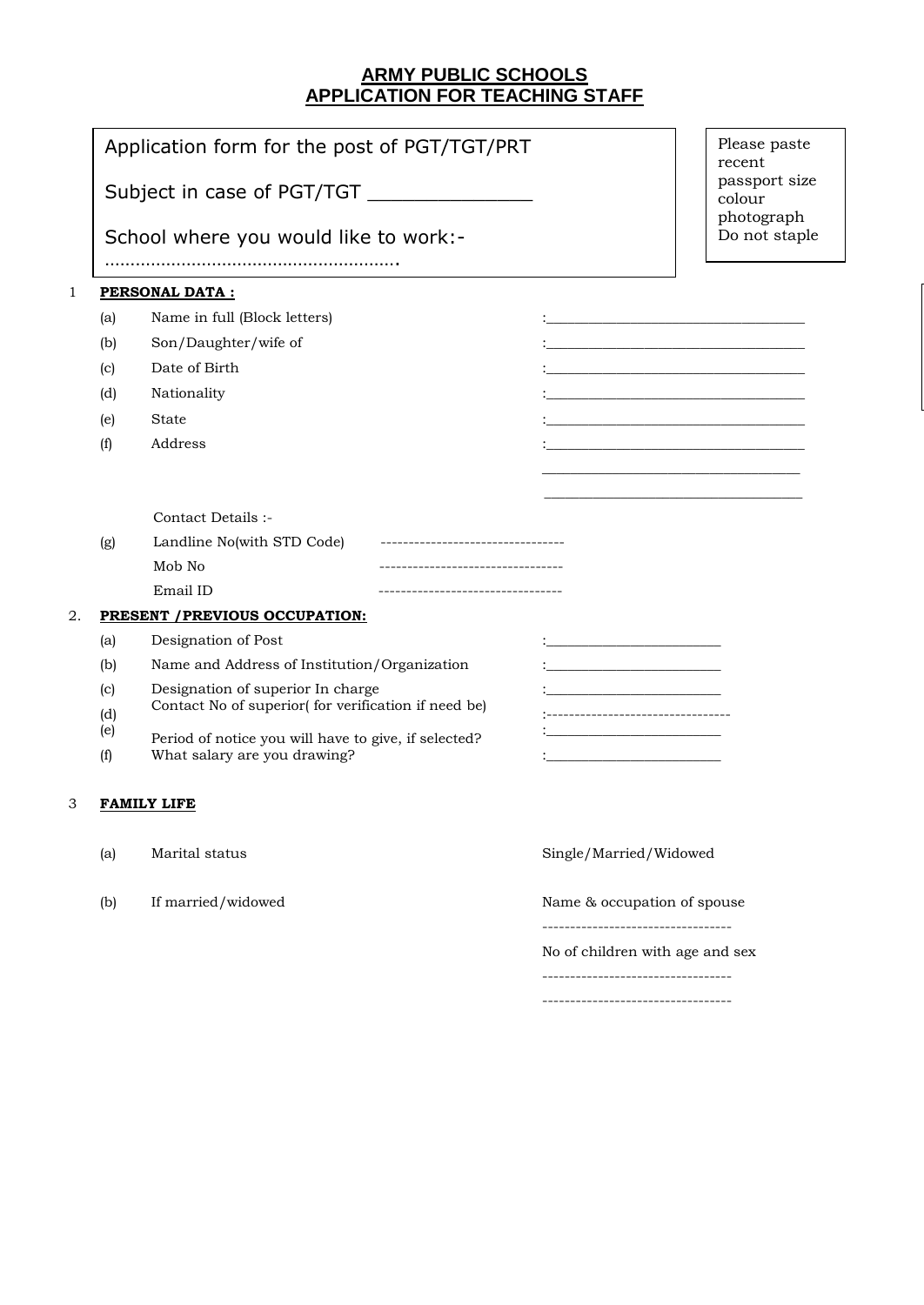### 4 **EDUCATIONAL RECORDS : School, College Or University**

|     | <b>Examination</b> | <b>Marks</b><br><b>Obtained</b> | Percentage                                                                          | <b>Division</b> | Year of<br>passing | Subjects taken | <b>Name</b> | of<br>University/<br><b>Board/Institute</b>                                                             |
|-----|--------------------|---------------------------------|-------------------------------------------------------------------------------------|-----------------|--------------------|----------------|-------------|---------------------------------------------------------------------------------------------------------|
|     |                    |                                 |                                                                                     |                 |                    |                |             |                                                                                                         |
|     |                    |                                 |                                                                                     |                 |                    |                |             |                                                                                                         |
|     |                    |                                 |                                                                                     |                 |                    |                |             |                                                                                                         |
|     |                    |                                 |                                                                                     |                 |                    |                |             |                                                                                                         |
|     |                    |                                 |                                                                                     |                 |                    |                |             |                                                                                                         |
|     |                    |                                 |                                                                                     |                 |                    |                |             |                                                                                                         |
|     |                    |                                 | Graduation/Post Graduation through correspondence or regular ___________________    |                 |                    |                |             |                                                                                                         |
| 5.  |                    |                                 | (date)                                                                              |                 | (date)             |                |             |                                                                                                         |
| 6.  |                    |                                 | Name of classes you would prefer to teach with subjects:-                           |                 |                    |                |             |                                                                                                         |
|     | (a)                |                                 |                                                                                     |                 |                    |                |             |                                                                                                         |
| 7.  |                    |                                 |                                                                                     |                 |                    |                |             | Training in NCC, scouting, Music/Art, Dramatics or other such activities, Give rank, status/proficiency |
| 8.  |                    |                                 |                                                                                     |                 |                    |                |             |                                                                                                         |
| 9.  | (a)                |                                 | Languages you can read write and speak fluently.                                    | (b)             |                    |                | (c)         |                                                                                                         |
| 10. |                    |                                 | Any books/articles written? If so, give their titles/ Magazines in which published? |                 |                    |                |             |                                                                                                         |

Give details of all exams starting from Secondary School onwards

#### 11. **EXPERIENCE:**

sheet).

Fill the particulars in chronological order starting with your appointment (if there is not enough space attach a separate

| Experience as PGT year<br>(Exact dates to be indicated) |    | School/College | Subject taught | Classes<br>taught | No of pupils<br>taken | Total Exp in<br><b>Years</b> |
|---------------------------------------------------------|----|----------------|----------------|-------------------|-----------------------|------------------------------|
| From                                                    | To |                |                |                   |                       |                              |
|                                                         |    |                |                |                   |                       |                              |
|                                                         |    |                |                |                   |                       |                              |
| Experience as TGT year                                  |    |                |                |                   |                       |                              |
| (Exact dates to be indicated)                           |    |                |                |                   |                       |                              |
| From                                                    | To |                |                |                   |                       |                              |
|                                                         |    |                |                |                   |                       |                              |
|                                                         |    |                |                |                   |                       |                              |
| Experience as PRT year                                  |    |                |                |                   |                       |                              |
| (Exact dates to be indicated)                           |    |                |                |                   |                       |                              |
| From                                                    | To |                |                |                   |                       |                              |
|                                                         |    |                |                |                   |                       |                              |
|                                                         |    |                |                |                   |                       |                              |

Include any other post held which are relevant to the field of Education

\_\_\_\_\_\_\_\_\_\_\_\_\_\_\_\_\_\_\_\_\_\_\_\_\_\_\_\_\_\_\_\_\_\_\_\_\_\_\_\_\_\_\_\_\_\_\_\_\_\_\_\_\_\_\_\_\_\_\_\_\_\_\_\_

## 12. **APTITUDE:**

- (a) Subject(s) which you enjoy teaching most?
- (b) Other area (Cultural activities):\_\_\_\_\_\_\_\_\_\_\_\_\_\_\_\_\_\_\_\_\_\_\_\_\_\_\_\_\_\_\_\_\_\_\_\_\_\_\_